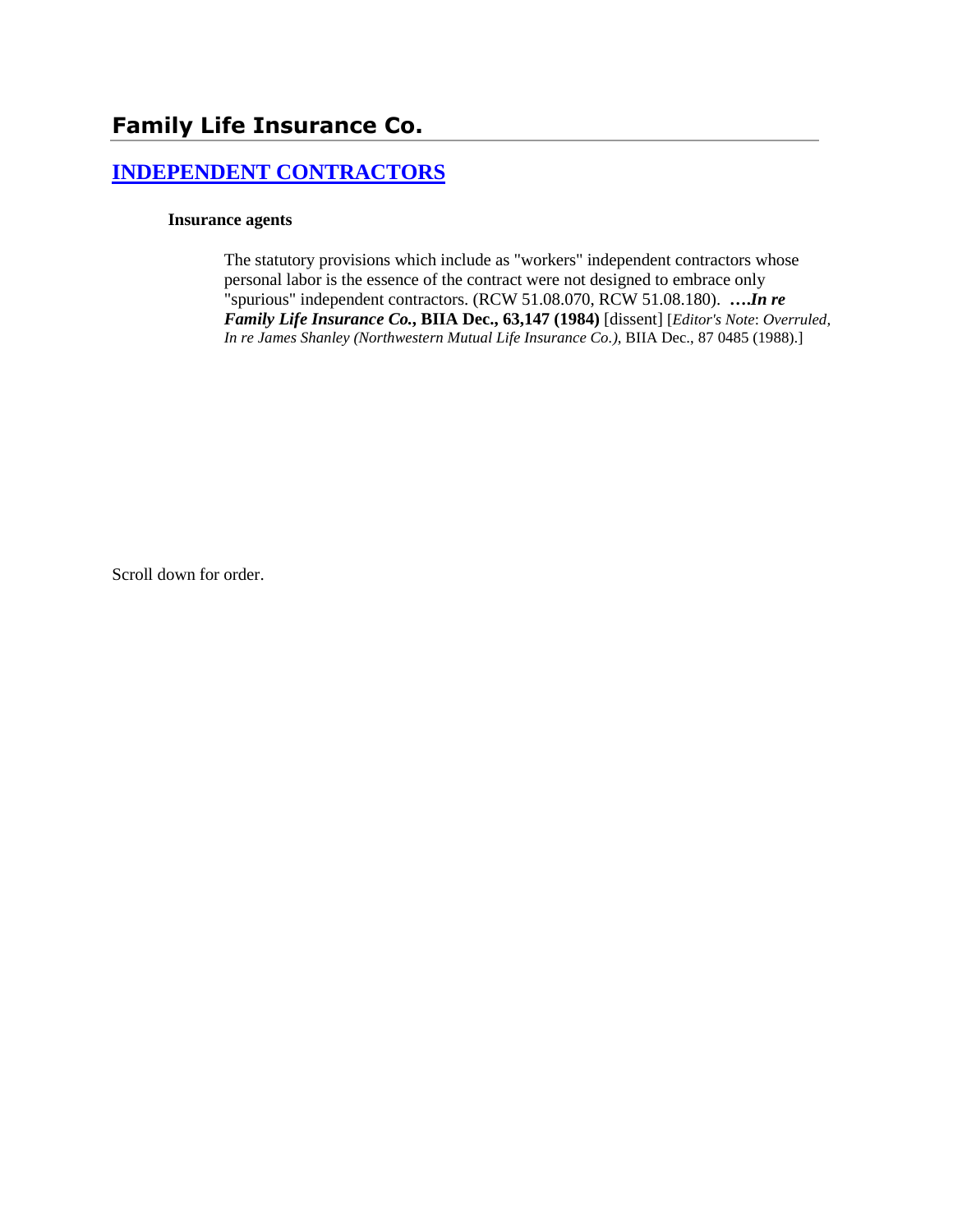#### **BEFORE THE BOARD OF INDUSTRIAL INSURANCE APPEALS STATE OF WASHINGTON**

**)**

**IN RE: FAMILY LIFE INSURANCE COMPANY ) DOCKET NO. 63,147**

**FIRM NO. 217,366 ) DECISION AND ORDER**

47

APPEARANCES:

Employer, Family Life Insurance Company, by Ryan, Swanson, Hendel and Cleveland, per David H. Oswald and Jerry H. Kindinger

Department of Labor and Industries, by The Attorney General, per Anthony B. Canorro and William A. Garling, Jr., Assistants

This is an appeal filed by the employer on October 11, 1982, from an order of the Department of Labor and Industries issued August 11, 1982, which ordered the employer to pay the additional premium (\$6,735.58) as set forth in the Department's letter dated March 4, 1982, and further ordered the employer to continue to pay premiums on behalf of all workers subsequent to the audit. **AFFIRMED**.

## **DECISION**

Pursuant to RCW 51.52.104 and RCW 51.52.106, this matter is before the Board for review and decision on a timely Petition for Review filed by the employer to a Proposed Decision and Order issued on September 22, 1983, in which the order of the Department dated August 11, 1982, was sustained.

The Board has reviewed the evidentiary rulings in the record of proceedings and finds that no prejudicial error was committed and said rulings are hereby affirmed.

Reduced to its essence, the substantive issue presented by this appeal is whether the sales agents of Family Life Insurance Company are "workers" within the meaning and contemplation of RCW 51.08.180, so as to require Family Life Insurance to pay premiums for their industrial insurance coverage.

Following an audit completed on January 8, 1982, the Department determined that the sales agents of Family Life were in fact "workers", and that Family Life owed the Department the sum of \$6,735.58 in unpaid industrial insurance premiums, covering its sales agents for the inclusive period from October 1, 1979 through September 30, 1981 (eight quarters).

Family Life maintains that the independent contract provision within RCW 51.08.180 was intended by the legislature to embrace only spurious independent contracts, not those having time-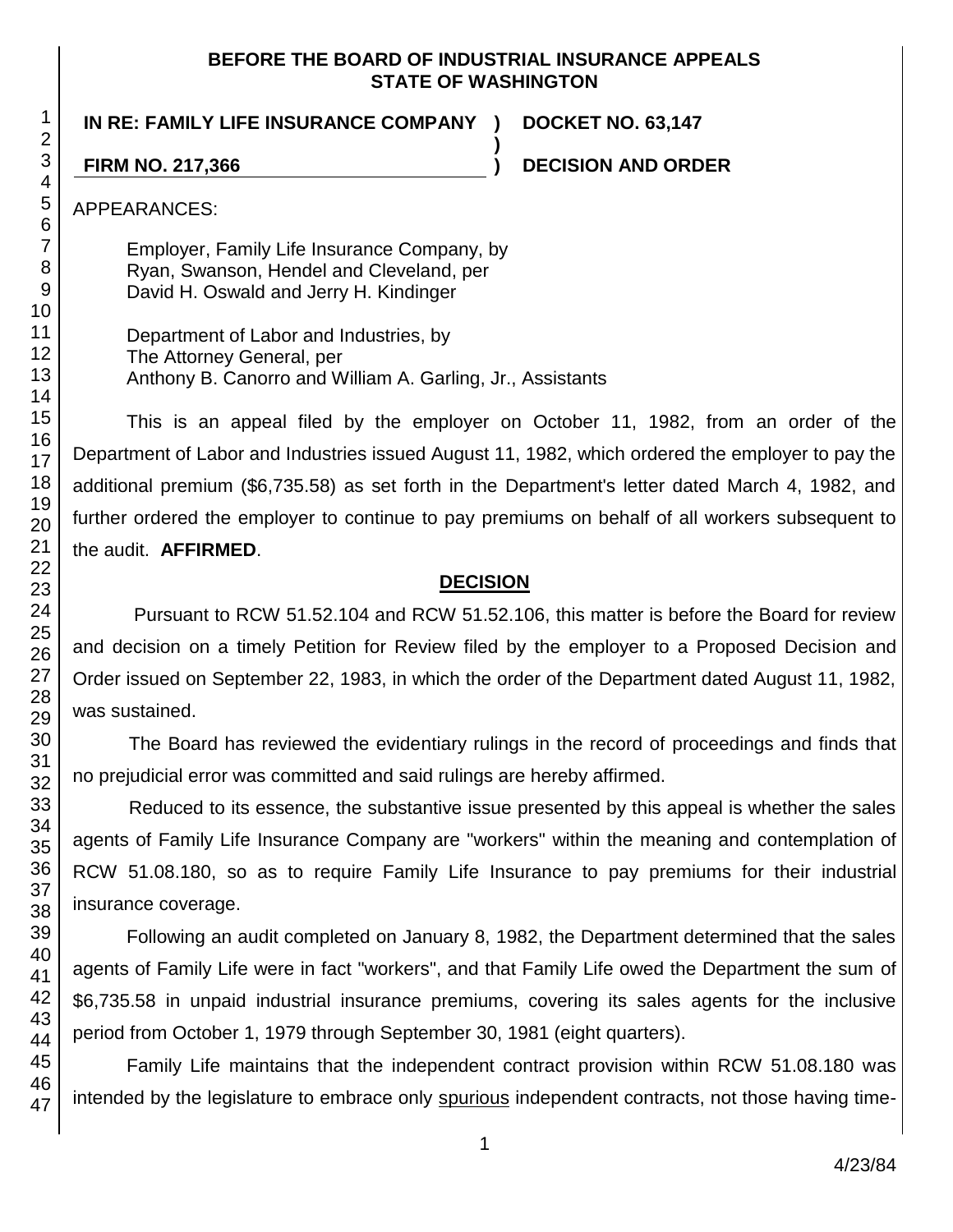honored traditional bases. Under the time-honored test (right of control), it contends it exercises little, if any, control over its sales agents. Family Life takes the position that the Department for the first time in the thirty-five years that Family Life has been doing business in Washington, that its agents are "workers" under the statute. It maintains that the Department's position is inconsistent with, and contrary to, other state law (RCW 48.01.030, RCW 50.04.230, WAC 458-20-164 and WAC 458-20-105). Family Life further argues that the Department's position is inconsistent with federal taxation law, citing 26 U.S.C., Section 3306(c)(14).

Frank R. Okoren is an auditor employed by the Department in its Seattle service location. Sometime after October 16, 1979, Mr. Okoren received a written field audit assignment stating that "subject firm (Family Life Insurance Company) was audited in July, 1976, and assessed hours for the insurance agents. However, the firm is still not reporting those agents."

Mr. Okoren testified that his audit consisted essentially of applying Procedure Manual Number 7 (Exhibit 2) to the contents of Family Life's Servicing Agent Agreement (Exhibit 1). Exhibit 1 is a blank standard form that Family Life uses in contracting with each of its sales agents. Exhibit No. 2 is a directive or memorandum, internal to the Department's auditors, which was issued on February 23, 1973 by Mr. Vernon Castle. It is intended to be followed by the Department's auditors in determining whether salesmen and insurance agents are in fact employees (workers). Mr. Okoren determined that Family Life's agents were workers under Class 63-3 and computed the eight-quarter arrearages of the employer.

It should be noted that the appeal of the employer does not contest the accuracy of computation of the industrial insurance premiums involved; its appeal solely challenges the determination that its sales agents are its employees (workers).

The pertinent portion of the definition of "employer", found in RCW 51.08.070, has remained unchanged since its amendment in 1977. That portion reads as follows:

> "'Employer' means any person, body of persons, corporate or otherwise, and the legal representatives of a deceased employer, all while engaged in this state in any work covered by the provisions of this title, by way of trade or business, or who contracts with one or more workers, the essence of which is the personal labor of such worker or workers." (Emphasis supplied)

As pertinent here, that portion of the definition of "worker", found in RCW 51.08.180, has similarly remained unchanged since its 1977 amendment. That portion reads as follows: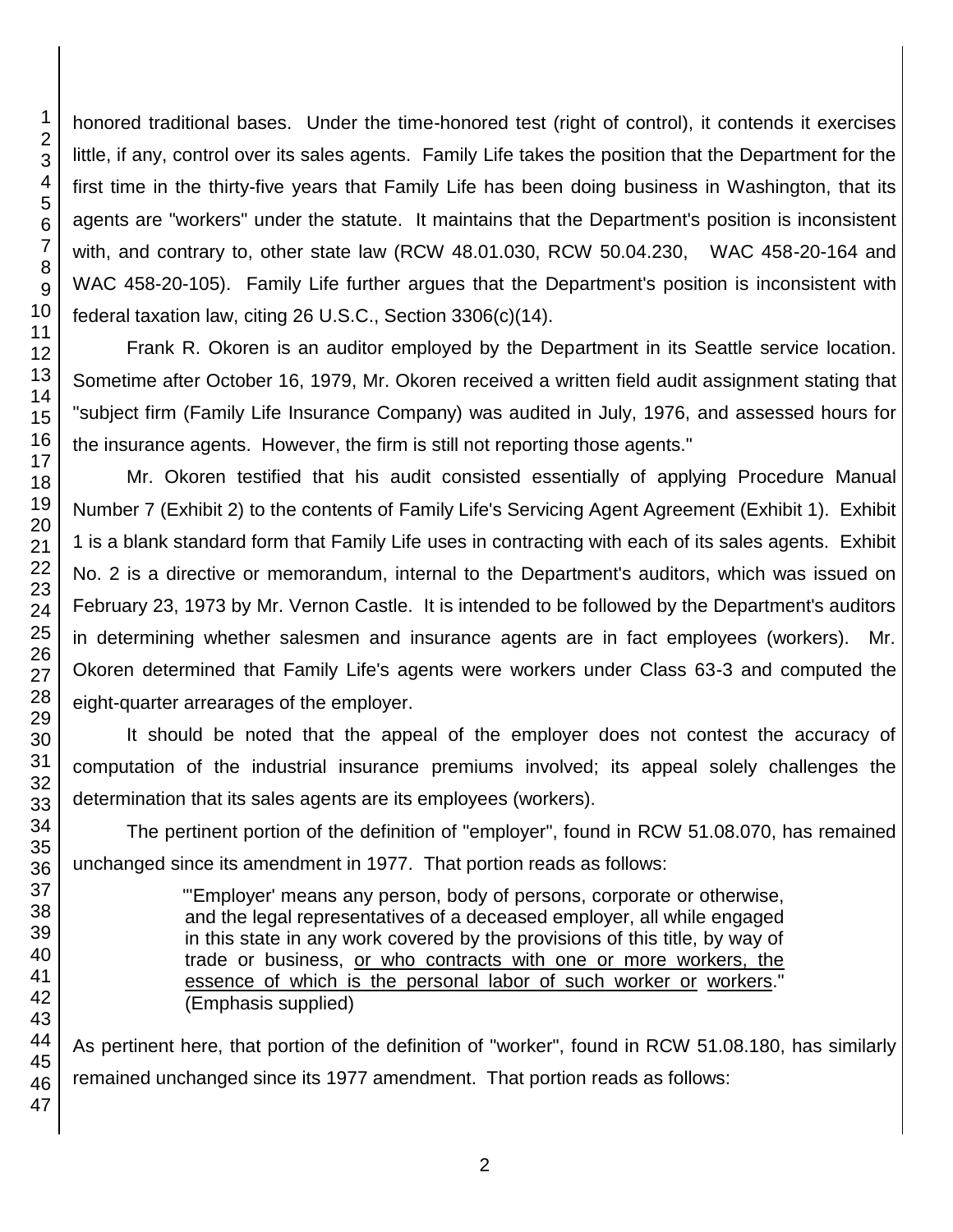"'Worker' means every person in this state who is engaged in the employment of an employer under this title, whether by way of manual labor or otherwise in the course of his or her employment; also every person in this state who is engaged in the employment of, or who is working under an independent contract, the essence of which is his or her personal labor for an employer under this title, whether by way of manual labor or otherwise, in the course of his or her employment." (Emphasis added)

The "personal labor-independent contract" portion of the fore- going definitions had its inception in a 1927 amendment to the definition of "employer", found in Laws 1927, Chapter 310, Section 2. That definition read as follows:

> "Except when otherwise expressly stated, employer means any person, body of persons, corporate or otherwise, and the legal personal representatives of a deceased employer, all while engaged in this state in any extra-hazardous work or who contracts with another to engage in extra- hazardous work".

After a 1937 amendment (Laws, 1937 Chapter 211, Section 2), the definition of "worker" (workman) was essentially the same as it is now. It reads as follows:

> "The term workman within the contemplation of this Act means every person in this state who is engaged in the employment of or who is working under an independent contract, the essence of which is his personal labor for any employer coming under this Act, whether by way of manual labor or otherwise in the course of his employment."

We note that certain independent licensed contractors were removed from the "personal laborindependent contract" portion of the definitions of worker and employer by the 1981 amendment (Laws 1981, Chapter 128, Sections 1 and 2) to RCW 51.08.070 (defining employer) and RCW 51.08.180 (defining worker). Contrary to the urging of Family Life, we have been unable to conclude that the legislature intended, in adopting the "personal labor-independent contract" definition of "worker" and "employer," to embrace only spurious independent contractors. We believe the legislative intent was to include all "personal labor- independent contracts".

We have been able to find no Washington cases interpreting the "personal labor contract" portion of the definition of worker, or of employer, as applied to insurance sales agents.

In Chapter VIII (Sections 43.00 through 56.35) of his The Law of Workmen's Compensation, Professor Arthur Larson exhaustively discusses "Employment Status". At Section 43.54, Professor Larson indicates a trend toward subordinating the concept of "control" to that of the "nature of work"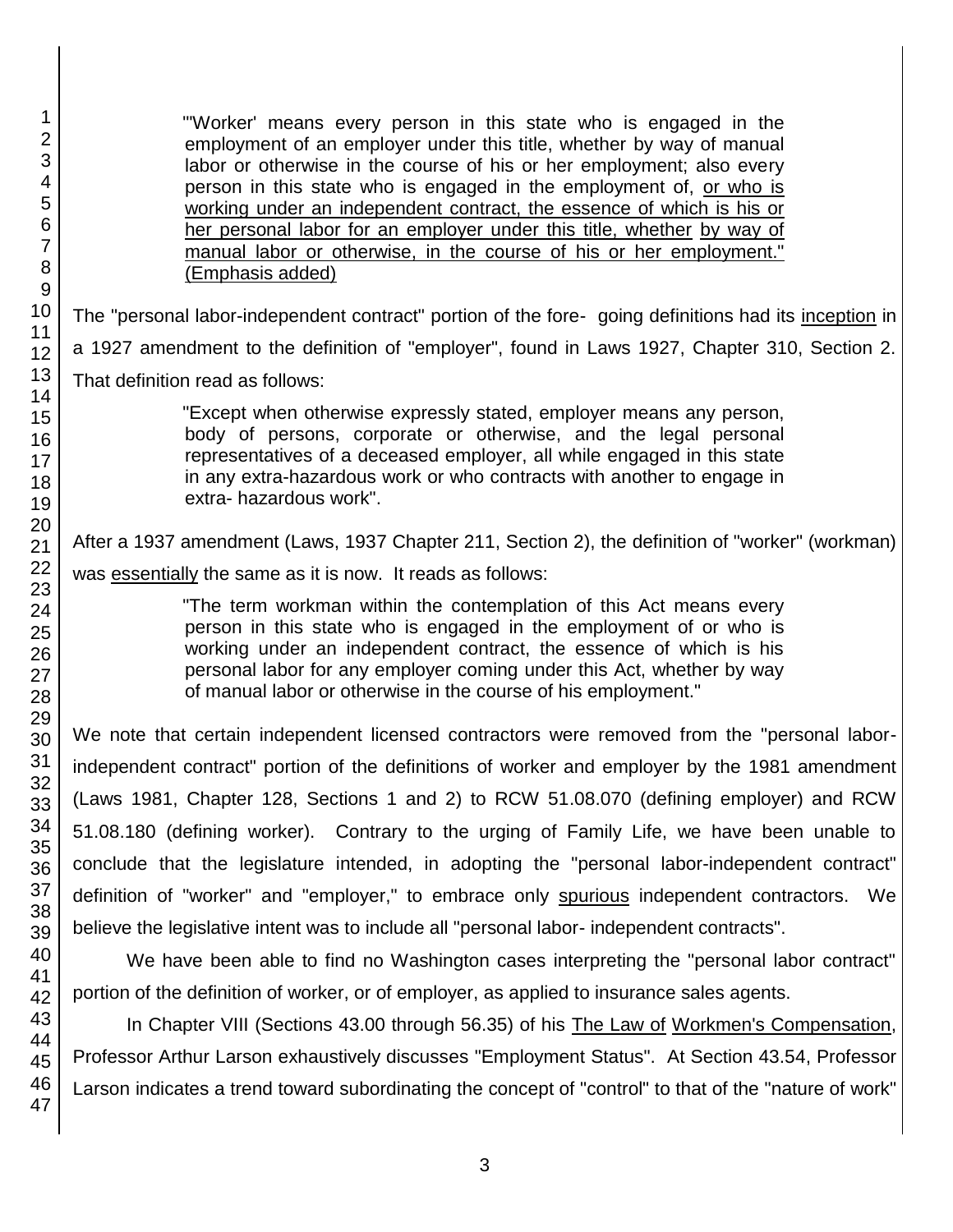in determining employment status. He cites Gordon v. New York Life Insurance Company, 300 N.Y. 652, 90 N.E. 2d 898 (1950), reversing Gordon v. New York Life Insurance Company, 275 App. Div. 135, 89 N.Y.S. 2d 83 (1949). He notes that in Gordon, every fact relating to control was overwhelmingly on the side of independent contractorship. By written contract, the insurance salesperson was free to exercise her own discretion and judgment with respect to the persons from whom she would solicit applications and with respect to the time, place and manner of solicitation. Her payment was by commission, not by time. She paid her own expenses and used her own car. She was not required to make any report of her activities or to attend any meetings, although meetings were held at which she could attend if she wished. She had no office space. The company, after her initial training period, did not in fact exercise any control over her work, beyond limiting her to a certain territory and forbidding her to sell competing insurance. For good measure, the written contract said explicitly that she should not be an employee but an independent contractor. The Compensation Board held her to be an employee; the appellate division reversed by a 3-2 decision; and the court of appeals restored the award by a 4-3 decision, saying that it was for the Board to choose between conflicting inferences. Professor Larson points out that in Gordon there were no facts whatever showing actual right or exercise of control. The closest thing to it was evidence that the company "suggested" that salesmen work eight hours a day-- but the very word "suggest" implies the absence of control, especially when the contract and the conduct of the parties show that no control over the time of work existed. How, then, can such a decision by explained? The only explanation is that the "control" test was not to be the fulcrum for determining statutory coverage. In its place is the court's unexpressed conviction that the company was getting its basic business accomplished through this employee. The employee was not in an independent business as a general insurance broker might be. She was in continuous service, rather than on a single project. She was not in the kind of business where she might be expected to provide her own protection against injury. In short, she met every "nature of the work" test, and not a single "control" test; and the court without accounting for the result in these terms does in fact reach a most appropriate result in applying liberal construction theories.

We note that in Gordon, discussed above, the decision was reached without the enabling power of a "personal service-independent contractor" definition of employer and worker, such as we have in this state.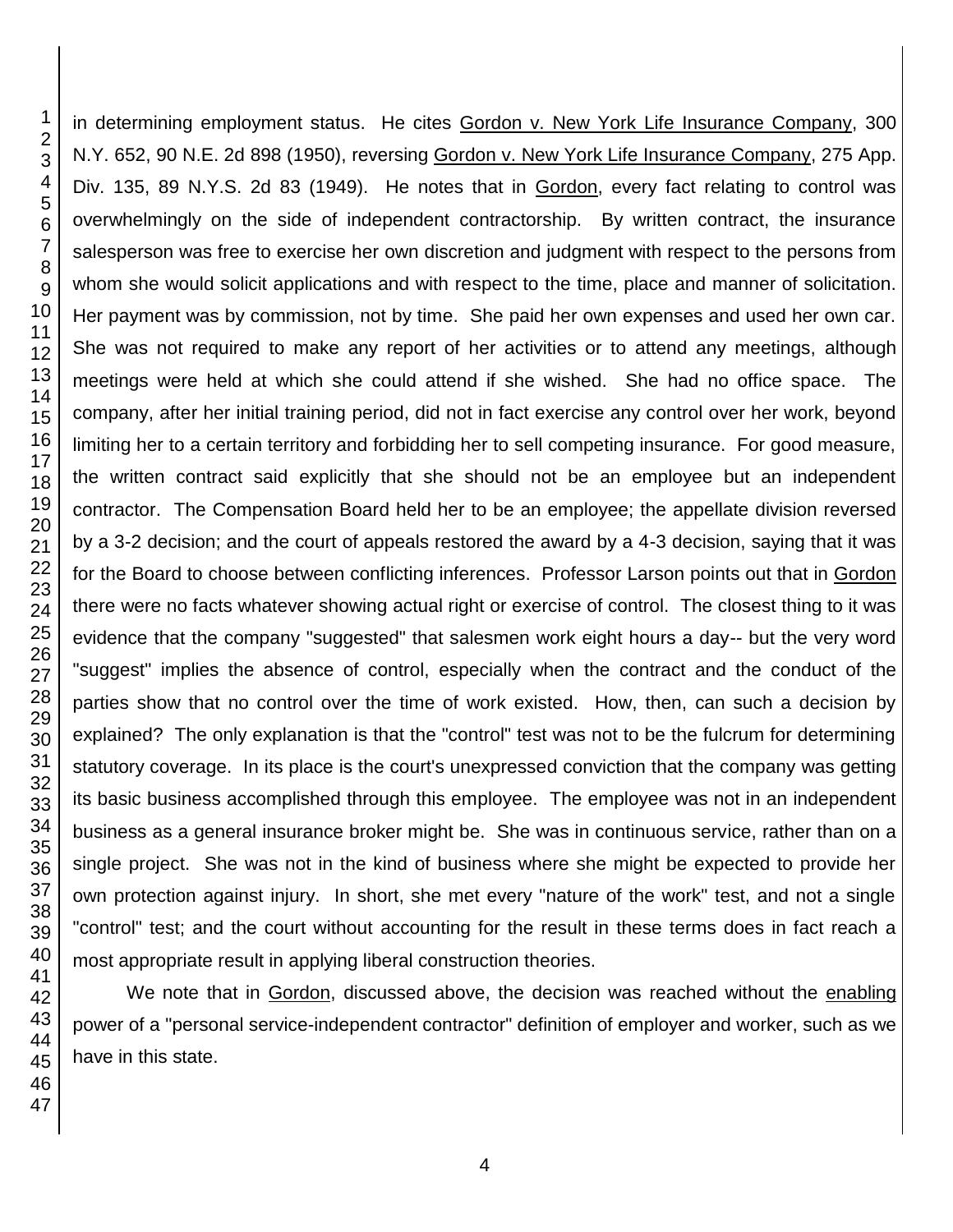Professor Larson comments that to bring theory and practice together, New York ought either to copy the Wisconsin statute (which he sets forth in Section 43.52.) or announce judicially the emergence of the new (nature of the work) test of employment.

Professor larson also cites Davis v. Home Insurance Company, 291 So. 2d 455 (La. App. 1974). There, the claimant worked under a written contract with the insurance company which required a minimum of commissions if he was to receive renewal commissions. The contract purported to exclude representation of other companies, although the latter requirement was not strictly enforced. He was expected to render liaison services between the company and the policy holders, and was included in a group hospitalization plan. Social security deductions were withheld from his commission payments. On the other hand, the contract stipulated that he was an independent contractor. The claimant was held to be an employee.

Looking at Exhibit 1, we are persuaded that the insurance sales agents of Family Life were in fact "workers", within the definition of RCW 51.08.180, when measured against Professor Larson's "nature of the work" test (Sections 43.50 through 43.52), as well as the yardstick of Exhibit 2.

The proposed findings of fact, conclusions of law and order are hereby stricken and replaced by those that follow.

# **FINDINGS OF FACT**

1. On January 8, 1982, the Department of Labor and Industries completed an audit of Family Life Insurance Company for the inclusive period from October 1, 1979 through September 30, 1981. As a result of that audit, the Department asserted that Family Life Insurance Company owed the Department additional premiums in the sum of \$6,735.58 for industrial insurance coverage, for its insurance sales agent who had not been reported as employees during that audit period. On March 4, 1982, the Department by letter issued a demand to Family Life for the payment thereof. On March 12, 1982, the Department received a letter of protest from the employer. On May 17, 1982, the employer filed with the Department a letter requesting reconsideration. On August 11, 1982, the Department issued an order demanding that the employer pay the additional premium as set forth in the Department's letter of March 4, 1982, and further ordered the employer to continue to pay premiums on behalf of all workers subsequent to the audit. On October 11, 1982, the Board of Industrial Insurance Appeals received from the employer a notice of appeal from that order dated August 11, 1982. On October 28, 1982, this Board issued its order granting the appeal subject to proof of timeliness, assigned it Docket No. 63,147, and directed that proceedings be held on the issue raised therein.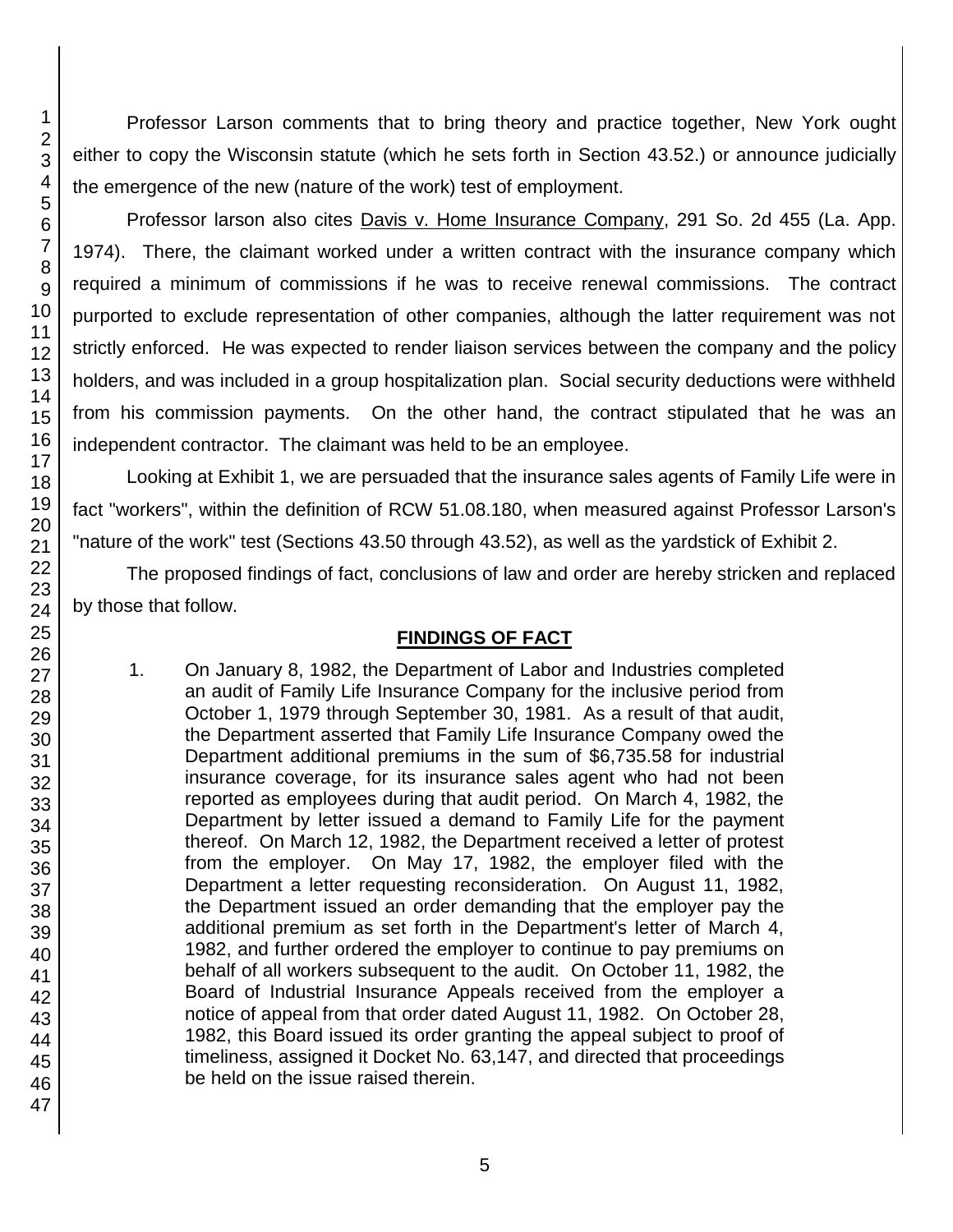- 2. The envelope containing the employer's notice of appeal, received by this Board on October 11, 1982, was properly addressed to this Board with adequate postage prepaid, and bore a postmark showing that it had been deposited in the mails on October 8, 1982, within sixty days of the issuance of the Department's order dated August 11, 1982.
- 3. During the inclusive period from October 1, 1979 through September 30, 1981, Family Life was engaged in business within the State of Washington processing insurance applications, underwriting risks, administering insurance policies, collecting premiums, and paying claims.
- 4. During the inclusive period from October 1, 1979 through September 30, 1981, sales agents under independent contract with Family Life solicited and secured applicants for that company's insurance policies.
- 5. During the inclusive period from October 1, 1979 through September 30, 1981, those insurance sales agents were working for Family Life, each under an independent contract, the essence of which was his or her personal labor in the course of his or her employment with Family Life.
- 6. During the inclusive period from October 1, 1979 through September 30, 1981, none of the insurance sales agents under contract with Family Life Insurance Company were reported by the latter to the Department as employees or workers. During that period, no premiums were paid by Family Life to the Department for industrial insurance coverage for any of those insurance sales agents. Family Life Insurance Company owes to the Department the sum of \$6,735.58 as additional premiums for industrial insurance coverage for its insurance sales agents during that inclusive period.

# **CONCLUSIONS OF LAW**

Based upon the foregoing findings of fact, the following conclusions are entered:

- 1. The notice of appeal, received by the Board of Industrial Insurance Appeals from Family Life insurance Company on October 11, 1982, appealing from an order issued by the Department of Labor and Industries on August 11, 1982, was timely filed within the meaning and contemplation of RCW 51.52.060. This Board has jurisdiction of the parties and the subject matter of this appeal.
- 2. During the inclusive period from October 1, 1979 through September 30, 1981, Family Life contracted with insurance sales agents, all of whom were (workers" employed by Family Life Insurance Company, within the meaning and the contemplation of RCW 51.08.180.
- 3. During the inclusive period from October 1, 1979 through September 30, 1981, within the meaning and contemplation of RCW 51.08.070, Family Life Insurance Company was engaged in business in this state and in the course of its business entered contracts with insurance sales agents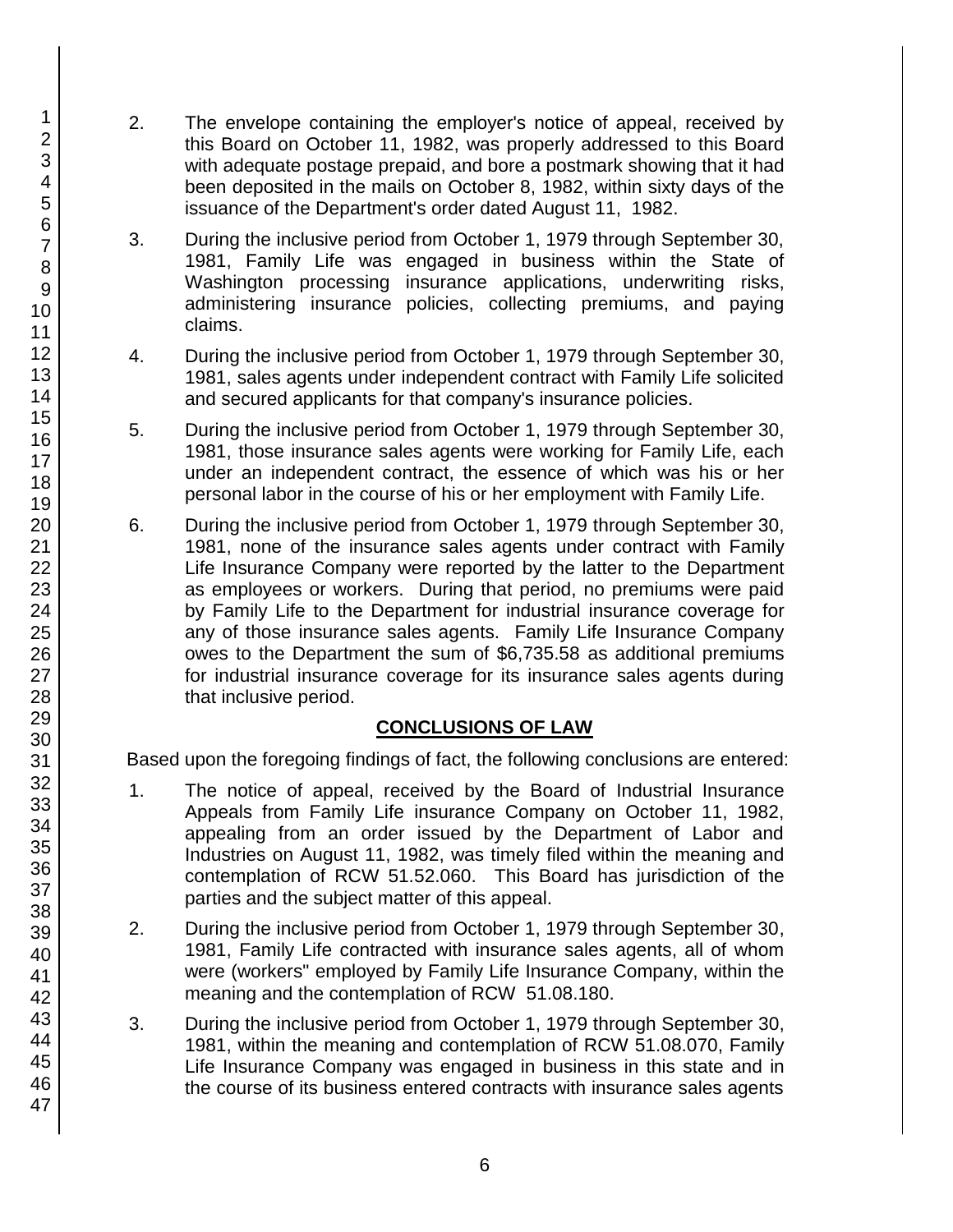as workers, the essence of the contracts being the personal labor of such workers.

4. The order issued by the Department of Labor and Industries on August 11, 1982, which ordered Family Life Insurance Company to pay to the Department as additional premiums the sum of \$6,735.58 as set forth in the Department's letter dated March 4, 1982, and which further ordered Family Life to continue to pay premiums on behalf of all workers subsequent to the audit, is correct, and should be affirmed.

It is so ORDERED.

Dated this 23rd day of April, 1984.

| BOARD OF INDUSTRIAL INSURANCE APPEALS |  |
|---------------------------------------|--|
|---------------------------------------|--|

 $/$ s/ $\sim$ MICHAEL L. HALL Chairman

 $/s/$ 

FRANK E. FENNERTY, JR. Member

### **DISSENTING OPINION**

I dissent from the Board majority's decision. I do not believe that independent insurance agents appointed by an insurance company to solicit insurance applications in the manner and under the circumstances exemplified by this case are "workers" subject to mandatory workers' compensation coverage within the meaning and historical legislative intent of RCW 51.08.180.

As support for this position, I would be hard-pressed to write an opinion which would improve upon the arguments already made a part of this record by Family Life Insurance Company's counsel, in the form of the Memorandum of Facts and Law submitted at the hearing on June 8, 1983, and the Company's Supplemental Brief submitted on July 1, 1983. I quote what I consider to be the most pertinent portions of those documents:

> "It is the Company's position that, as a matter of fact and law, its agents are independent contractors whose efforts are not rendered for an employer, but rather themselves.

> Washington case law is of little help in this case, except to demonstrate by absence of authority the correctness of the Company's position. No Washington court has ever before held that independent insurance agents, licensed and regulated by the state and paid solely by commissions, are included within the RCW 51.08.180 definition of worker.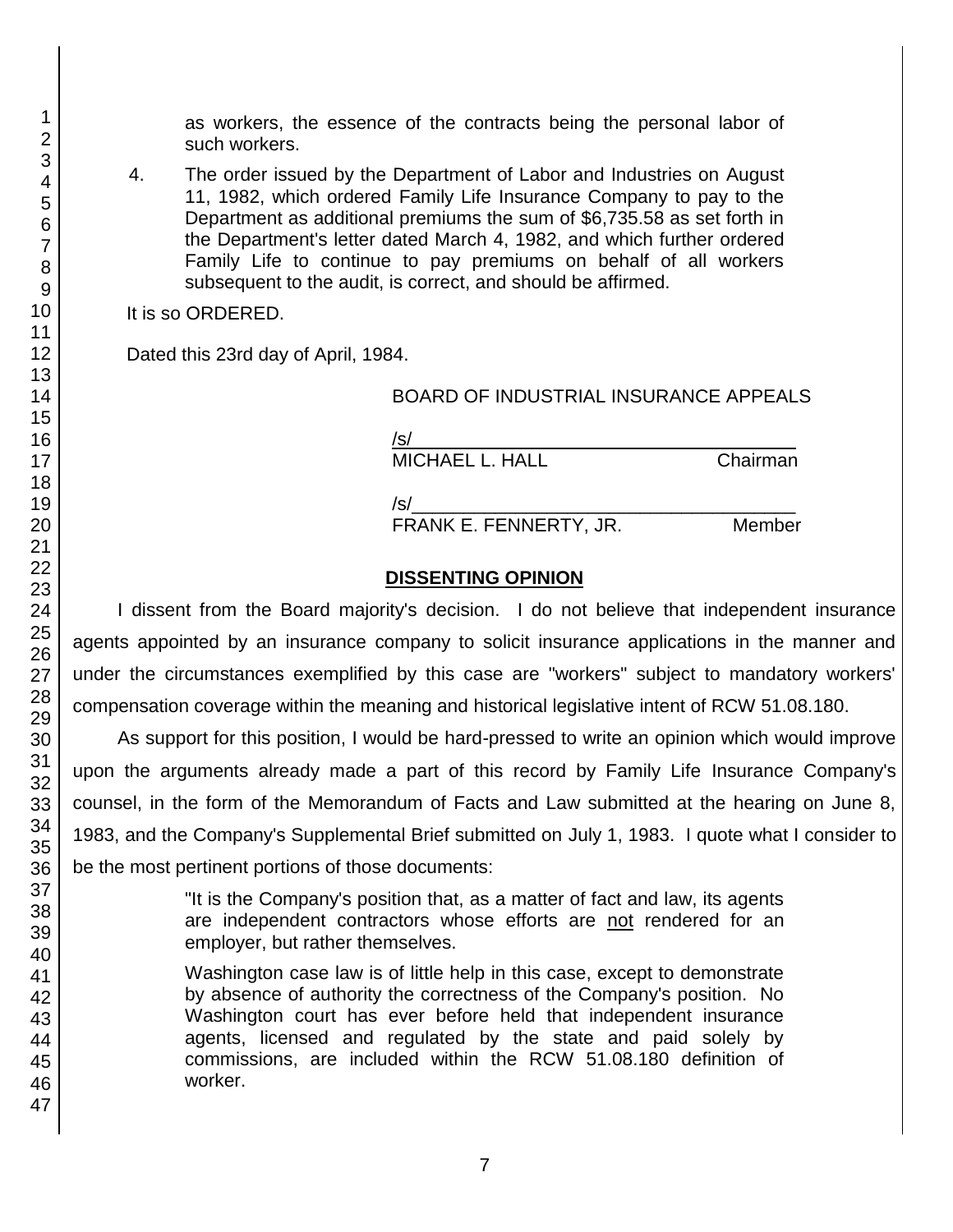Washington cases which have dealt with the intent and scope of the subject statute have done so only on a very general basis. The common law test of whether an individual is an employee or independent contractor is used. Clausen vs. Dept. of Labor & Industries, 15 Wn. 2d 62, 129 P.2d 777 (1942). That is a legal test applied to the facts of each case and turns principally upon whether the alleged employee is subject to direction and control as to the methods and details of doing work. Risher vs. Dept. of Labor & Industries, 55 Wn. 2d 830. 350 P.2d 645 (1960). Where the requisite right to direct and control is present, an employer-employee relationship is deemed to exist.

Id. Where it is not present, the relationship is that of an independent contractor.

The sole purpose of the Legislature in 1937 by adding the phrase pertaining to independent contracts was to eliminate bogus employment contracts in which some employers had hired their work outside by independent contractors in order to avoid premium payments under the Act. See, Lloyd's of Yakima vs. Dept. of Labor & Industries, 33 Wash. App. 745 (1982); Norman vs. Dept. of Labor & Industries, 10 Wn. 2d 180, 184 (1941). The Legislature did not intend to bring bona fide independent contracts reflecting a real traditional relationship within the Act. This was confirmed in White vs. Dept. of Labor & Industries, 48 Wn. 2d 470, 294 P.2d 650 (1956), where it said that the provision was to apply:

in those situations where the work could be done on a regular employer-employee basis, but where because of the time, place, manner, performance and basis of payment it could be urged that the worker was an independent contractor rather than an employee.

Thus, the independent contract provision of RCW 51.08.180 was intended to embrace only spurious independent contractors, not real ones. That is not the situation where traditional insurance agents are entrepreneurial and independent and where such agents hold that status because they want it and have always cherished it.

This case is not a situation where Family Life seeks to transform, for flimsy legal purposes, an employee into a bogus independent contractor. The independent insurance agents appointed by Family Life pose the classic case of a profession that does not lend itself to control as to the methods and details of his work. Once an agent develops a certain proficiency, it is only natural that he alone manage the details of his work. These agents are professionals in their field and as such are expected to act with their own judgment, discretion and initiative in conducting their activities.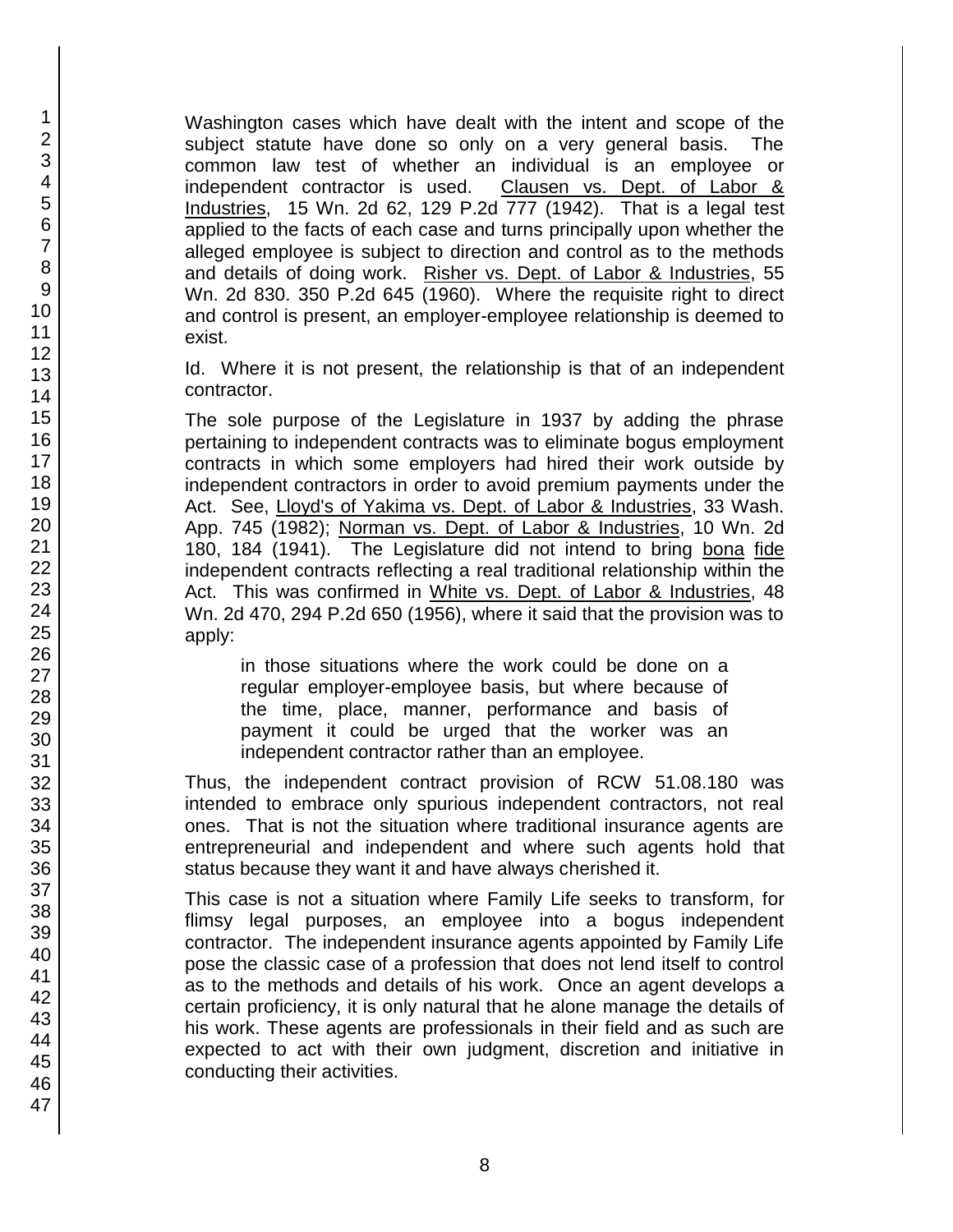Independent agents appointed by Family Life are entrepreneurs, and they have the entrepreneurial spirit. Their earnings depend on how they organize their time, how they get interviews, how many calls they choose to make, when and where they make such calls and how effective they are in their way of selling insurance.

The Insurance Code distinguishes between employees of companies, who need not be licensed as agents although they may assist agents in soliciting, negotiating, and effectuating insurance, and agents, who must be licensed. An individual who may so assist an agent on behalf of an insurer is defined as a person "employed on salary by an insurer" (see RCW 48.17.040). That person is an employee. On the other hand, an agent must be licensed under the provisions of RCW 48.17.010, and that term is defined as a person appointed by an insurer to solicit applications for insurance in its behalf. Obviously, then, the insurance code draws a distinction between the salaried employee, who is, in fact, an employee, and the licensed agent, who is a commissioned, independent contractor and not an employee.

Agents here do not perform "personal labor for an employer." Under both federal and state laws, agents are deemed to engage in business for themselves and to hold their services out to the public. Absent the right to exercise immediate control and supervision, which right Family Life does not have over agents, it cannot be said the efforts of said agents are for anyone but themselves.

And, further:

These salespersons are not employees but independent contractors. The written contract which each has with the Company expressly so provides. Exhibit 1 to Hearing. All practical indicia of the relationship strongly confirms the independent contractor status. That evidence was presented through the testimony of Messrs. Paul Johnson and Mel Caudell and is itemized in pages 10-13 of Family Life's Memorandum of Facts and Law. This evidence was uncontroverted by the Department. Further, Mel Caudell testified that the salespersons take pride in having their own business and they would not consent to employee status. Without such consent by one alleged to be an employee, our Supreme Court has said no employment status can exist.

- We hold that, in cases involving the issue of whether under Washington's workmens' compensation laws there is an employeremployee relation, such a relation cannot exist without the consent of the workman." Fisher v. Seattle, 62 Wn. 2d 800, 806 (1963).
- Under the facts here presented, absent proof of an employee status, the Company cannot be otherwise found liable for industrial insurance premiums under RCW 51.08.180 because the essence of salespersons' labor is not performed for the Company." (Emphasis added)